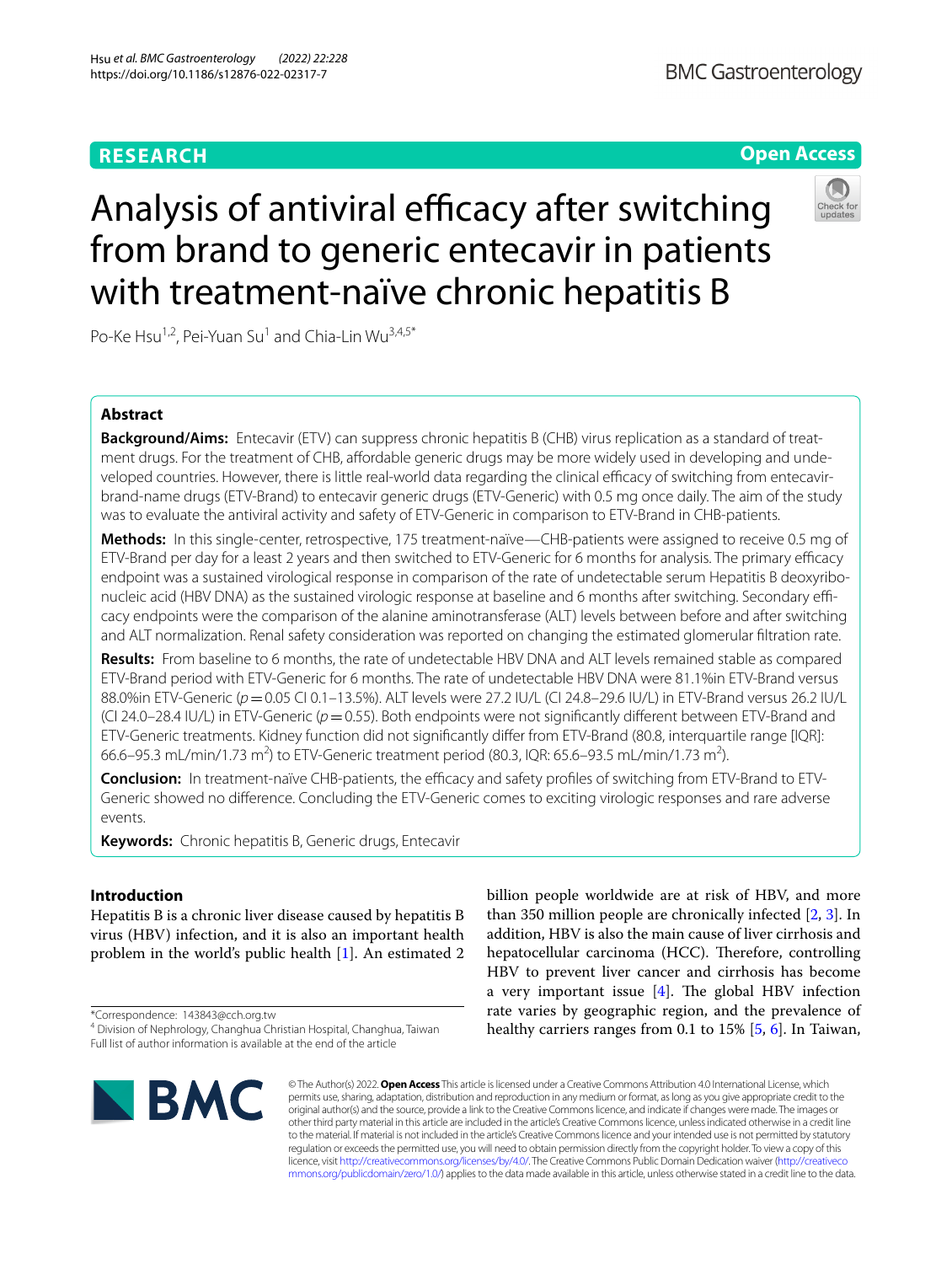with the implementation of the Viral Hepatitis Control Program (VHCP) in the 1970s and the launch of the universal vaccination program in 1984, the HBV infection rate among the general population dropped signifcantly from  $15-20$  to  $1\%$   $[7-11]$  $[7-11]$ .

The standard of chronic hepatitis B (CHB) treatment is to suppress the amount of HBV virus. By inhibiting the quantity and activity of HBV, it reduces infammation and prevents fbrosis, liver cirrhosis, liver failure and even HCC. Thereby, it is possible to reduce mortality due to liver disease and to improve the survival rate. The treatment goal is loss of hepatitis B surface antigen (HBsAg), but complete eradication of HBV is nearly impossible, because nuclear covalently closed circular DNA (cccDNA) remains in the liver cell [[12,](#page-5-1) [13](#page-5-2)]. In clinical practice, normalization of alanine aminotransferase (ALT), undetectable serum HBV DNA, and improvement of histological infammation or fbrosis are indicators of treatment response [\[14](#page-5-3)].

Entecavir (ETV) is a deoxyguanosine nucleoside analog which exerts antiviral efects by inhibiting three steps of replication: priming of HBV DNA polymerase, reverse transcription of the HBV DNA negative strand from pregenomic mRNA, and synthesis of the HBV DNA positive strand [\[15](#page-5-4)]. Generic ETV (ETV-Generic) had been introduced to the market since 2019 in Taiwan and with an advantage of a lower price that more CHB-patients can be treated.

Envir® is a generic ETV drug developed by China Chemical & Pharmaceutical (CCPC) equivalent in laboratory tests to the brand-name ETV drug (Baraclude®, ETV-Brand) by Bristol-Myers Squibb (BMS). Previous studies similar antiviral efficacy with regard to switching from brand-name to generic ETV 1 mg for antiviral-resistant chronic hepatitis B [[16,](#page-5-5) [17](#page-5-6)]. Due to the infuence of Taiwan's insurance policy, the utilization rate of Generic ETV (ETV-Generic) has greatly increased in recent years. However, there is a lack of real-world data evaluating the efficacy and safety of switching from brand-name to generic ETV 0.5 mg for controlling CHB. Therefore, the current study was designed to compare the antiviral efficacy and safety between lower dose brandname and generic ETV in CHB-patients.

# **Materials and methods**

# **Study design**

This study was conducted using a single-center retrospective real-world medical database in Changhua Christian Hospital from January 1, 1999, to December 31, 2019. All patients were treated or followed in the hospital. In December 2018, stable CHB-patients under the treatment of 0.5 mg ETV-Brand were informed to switch the treatment to 0.5 mg ETV-Generic. All the informed

consents of the participants were given before changing their treatment. Then their treatment was changed for 1 year (from January 1, 2019, to December 31, 2019). After switching for 1 year, our retrospective study compared patient efficacy and safety using hospital medical databases. The study was carried out in compliance with the declaration of Helsinki and was approved by the Institutional Review Board of Changhua Christian Hospital (approval number: 210202). The study was performed in compliance with good clinical practices, according to the International Conference on Harmonization (ICH) guidelines.

## **Patient enrollment**

Inclusion criteria were male and female patients of ages 18–75 years who were diagnosed as HBsAg-positive since January 1, 1999, to December 31, 2019 and had a medical record of CHB under the ETV-Brand for 2 years. No other anti-viral medications during the study period of time were recorded. Exclusion criteria included: (1) Age<18 years; (2) Transfer to other hospital; (3) Virologic resistance to ETV-Brand; (4) Switching to Tenofovir; (5) Switching time less than 48 weeks (without enough observation time). Finally, 175 patients were eligible for the analysis of efectiveness and renal safety (Fig. [1\)](#page-2-0).

## **Study outcome**

# **Sustained virologic response and alanine aminotransferase (ALT) stabilization**

The primary endpoint was evaluated by sustained virologic response rate defned by undetectable HBV DNA which means HBV DNA viral load<10 IU/mL between baseline (on 0.5 mg ETV-Brand for at least 6 months) and after switching to 0.5 mg ETV-Generic for 6 months. The secondary endpoint was evaluated by comparing the serum ALT levels before and after switching (ALT normalization).

# **Renal safety**

Comparison of renal safety of ETV-Brand and ETV-Generic was defned as the renal function (eGFR) before switching and after switching for 6 months.

## **Statistical analysis**

All efficacy analyses were performed on the full analysis set. The population included all analytical subjects who received at least once daily dose of ETV-Brand for 2 years as baseline characteristics. For sample size calculation, a one-sided α level of 0.025 and 80% power, a sample size of 102 patients was estimated with a noninferiority margin of one. Considering a 20% drop-out rate, the study will require a total of 126 patients.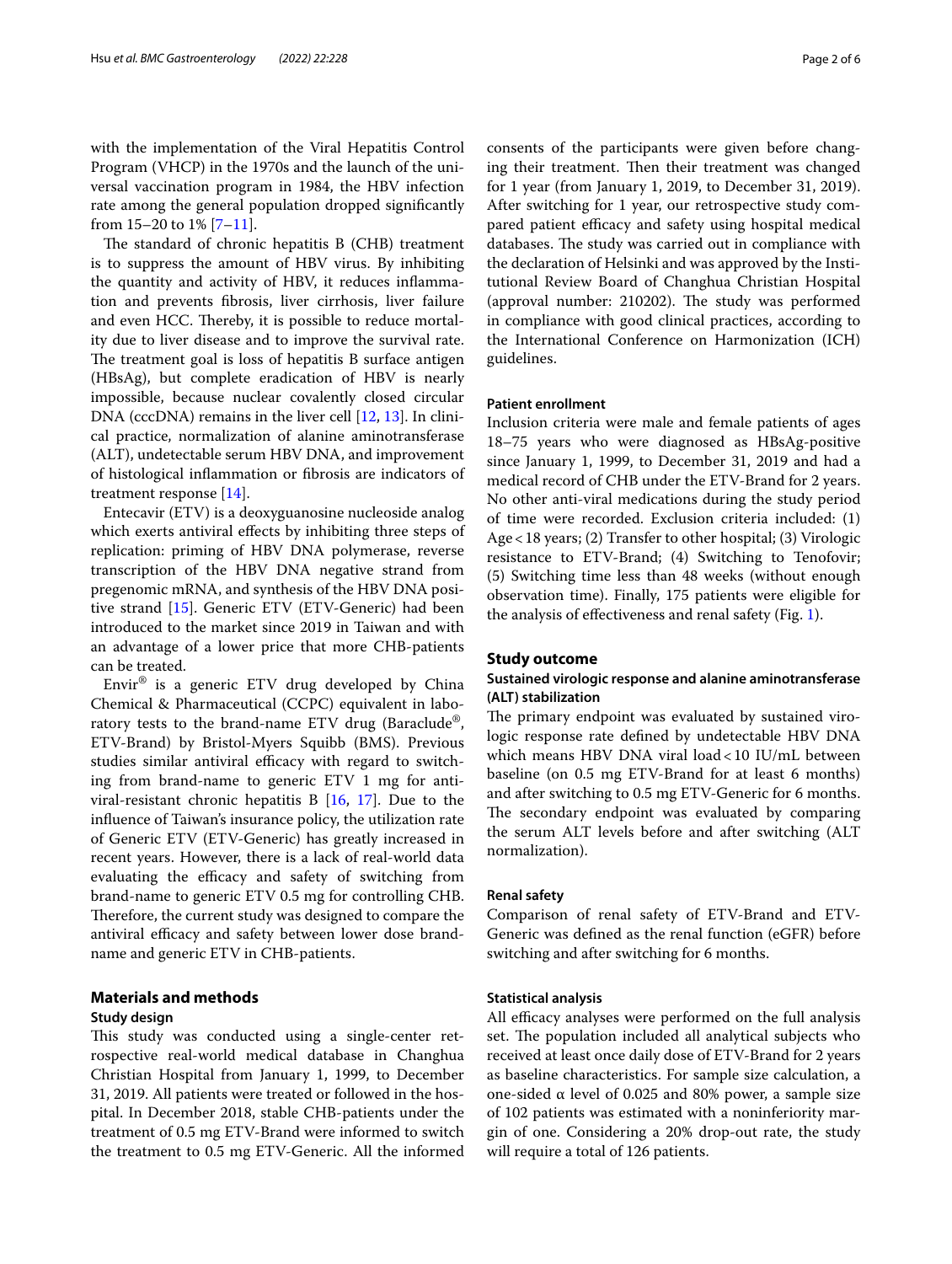

<span id="page-2-0"></span>For the primary efficacy of sustained virologic response rateand secondary efficacy of ALT level change, we use paired *t*-test for comparing the two treatment modalities. Change in renal function (eGFR) between the two treatment modalities was also analyzed by using paired *t*-test. All statistical analyses were performed using SAS version 9.4 (SAS Institute Inc., Cary, NC, USA) and MedCalc<sup>®</sup> Statistical Software version 20.008 (MedCalc Software Ltd, Ostend, Belgium;<https://www.medcalc.org>; 2021).

# **Results**

# **Baseline characteristics**

The median age of the included patients was 61 (IQR: 52.5–68.8) years, and male sex was predominant (68.0%). The median treatment period of CHB with ETV was 3.2(IQR: 2.7–4.3) years, and all patients were treatmentnaïve. The rate of HBeAg positivity was 19.4%. And the median Fibrosis-4 (FIB-4) Index for Liver Fibrosis was 2.7 (IQR: 2.2–3.0). Mean detectable HBV DNA level showed 14.0 (12.4–16.5) IU/mL, see Table [1.](#page-2-1)

# Primary end point of efficacy: comparison of sustained **virologic response rate between initial baseline data and 6 months data of the treatment of ETV‑Generic**

After 2 years treatment of ETV-Brand as the proportion of patients with undetectable HBV DNA and comparing <span id="page-2-1"></span>**Table 1** Baseline characteristics of the patients included in study group

| <b>Characteristic</b>             | Initial<br>treatment of<br><b>ETV-Brand</b> |
|-----------------------------------|---------------------------------------------|
| Age, years                        | $61(52.5 - 68.8)$                           |
| Male sex, n (%)                   | 119/175 (68.0%)                             |
| BMl, kq/m <sup>2</sup>            | 24.3 (22.2-27)                              |
| Period of ETV-Brand(years)        | $3.2(2.7-4.3)$                              |
| WBC, $\times$ 10 <sup>3</sup> /µL | $5.8(4.4 - 7.3)$                            |
| HB, q/dL                          | 13.8 (12.7-14.6)                            |
| Platelet, $\times 10^3/\mu L$     | 145 (104-191)                               |
| ALT, U/L                          | 24 (18-32)                                  |
| AST, U/L                          | $29(24-36)$                                 |
| Total bilirubin, mg/dL            | $0.8(0.6-1.1)$                              |
| eGFR, mL/min/1.73 m <sup>2</sup>  | 81.8 (78.8-87.2)                            |
| FIB-4 score                       | $2.7(2.2 - 3.0)$                            |
| HBeAg-positive, n (%)             | 34 (19.4%)                                  |
| Detectable HBV DNA level, IU/mL   | 14.0 (12.4-16.5)                            |
| Undetectable HBV DNA, n (%)       | 142/175 (81%)                               |

Data are expressed as n (%) for categorical data and as mean  $\pm$  standard deviation or median (interquartile range) for continuous data

ETV-Brand, entecavir-brand drugs; BMI, body mass index; WBC, white blood cell; HB, hemoglobin; ALT, alanine aminotransferase; AST, aspartate aminotransferase; eGFR, estimated glomerular fltration rate; FIB-4, Fibrosis-4; HBeAg, Hepatitis B e antigen; HBV DNA, hepatitis B virus deoxyribonucleic acid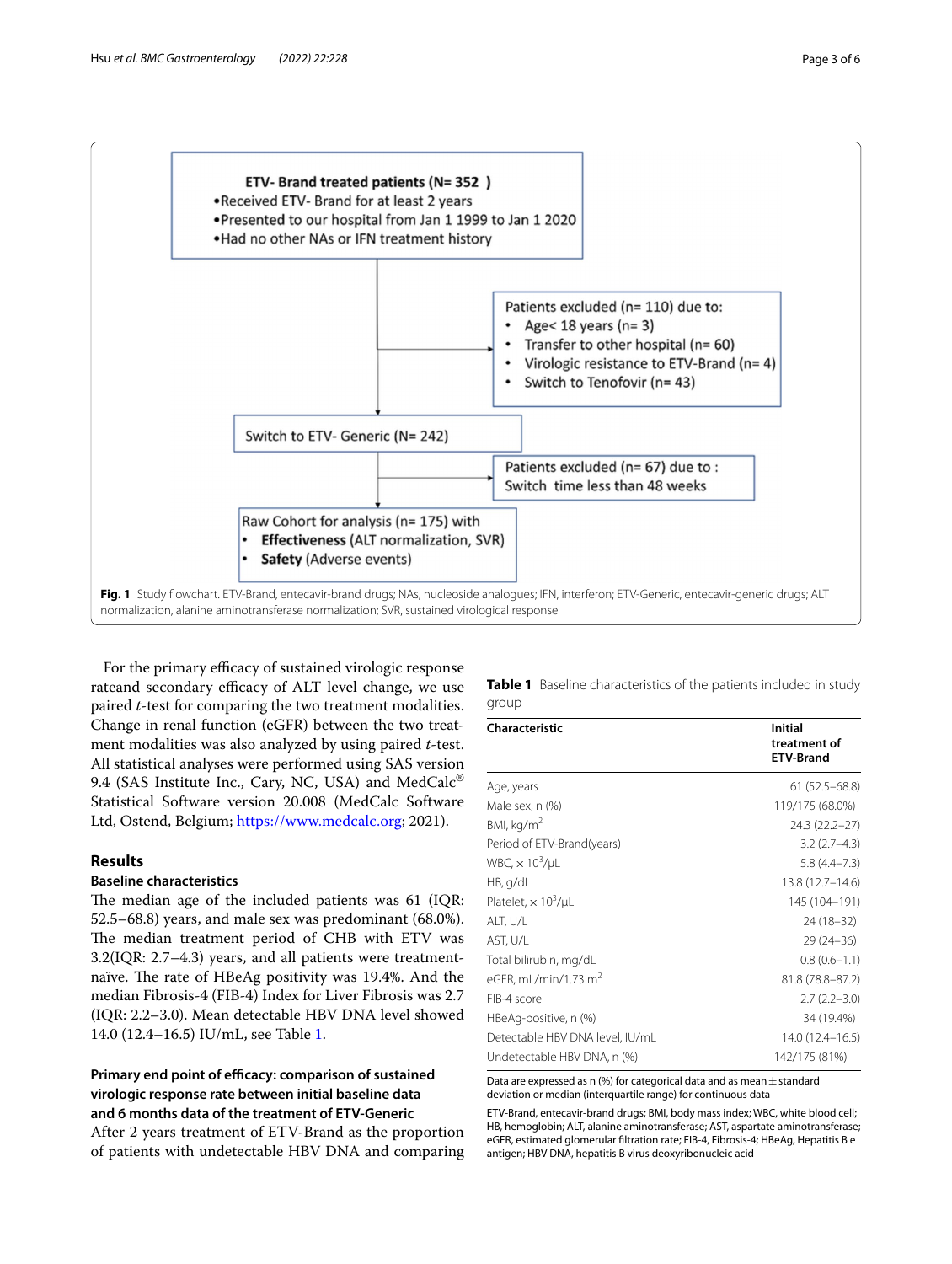of 6 months treatment of ETV-Generic, it showed 142 (81%) to 154 (88%) without significant,  $p=0.05$ , see Fig. [2.](#page-3-0)

# **Secondary end point of efficacy: comparing initial ALT and 6 months data of the treatment of ETV‑Generic**

For all included patients, ALT kept normal from Brand to Generic with ALT: 27.2 IU/mL (CI: 24.8–29.6) to 26.2 IU/ ml (CI 24.0–28.4) respectively showed no signifcant, *p*=0.55, see Fig. [3.](#page-3-1)

# **Adverse events**

All adverse events were recorded showed no signifcant symptoms during the treatment either ETV-Brand or ETV-Generic. The major safety profile was a renal outcome issue of eGFR changes. Comparing with ETV-Brand and ETV-Generic, eGFR changes showed 80.8 mL/ min/1.73  $\text{m}^2$  (IQR: 66.6–95.3) to 80.3 mL/min/1.73  $\text{m}^2$ (IQR: 65.6–93.5) without statistical significant,  $p=0.59$ , see Fig. [4.](#page-3-2)

# **Discussions**

In this real-world study, we found the switching from ETV-Brand to ETV-Generic is safe and the anti-viral efficacy was maintained.

CHB imposes a signifcant global health care burden; approximately 5% of individuals throughout the world are estimated to be infected with HBV [\[18\]](#page-5-7), and the annual mortality associated with persistent HBV infection is more than 1 million per year [\[19](#page-5-8)]. Mother-to-child transmission is the driving force of new HBV infections in high prevalence countries especially in Asia [\[20,](#page-5-9) [21](#page-5-10)].



**ALT** normalization

50

<span id="page-3-1"></span>In addition to making national wide-ranging treatments possible through standard therapies, afordable entecavir will beneft more HBV patients. With the popularization of hepatitis B vaccination, signifcant efects have been achieved in suppressing the spread of hepatitis B virus  $[22]$  $[22]$ . Therefore, by treating more than 350 million chronically infected people, the continued spread of the virus can be prevented [[23](#page-5-12)]. International guidelines recommend ETV and tenofovir (TDF) as the frst-line therapy for initial CHB-patients because of its strong antiviral activity and higher genetic barrier

<span id="page-3-0"></span>

<span id="page-3-2"></span>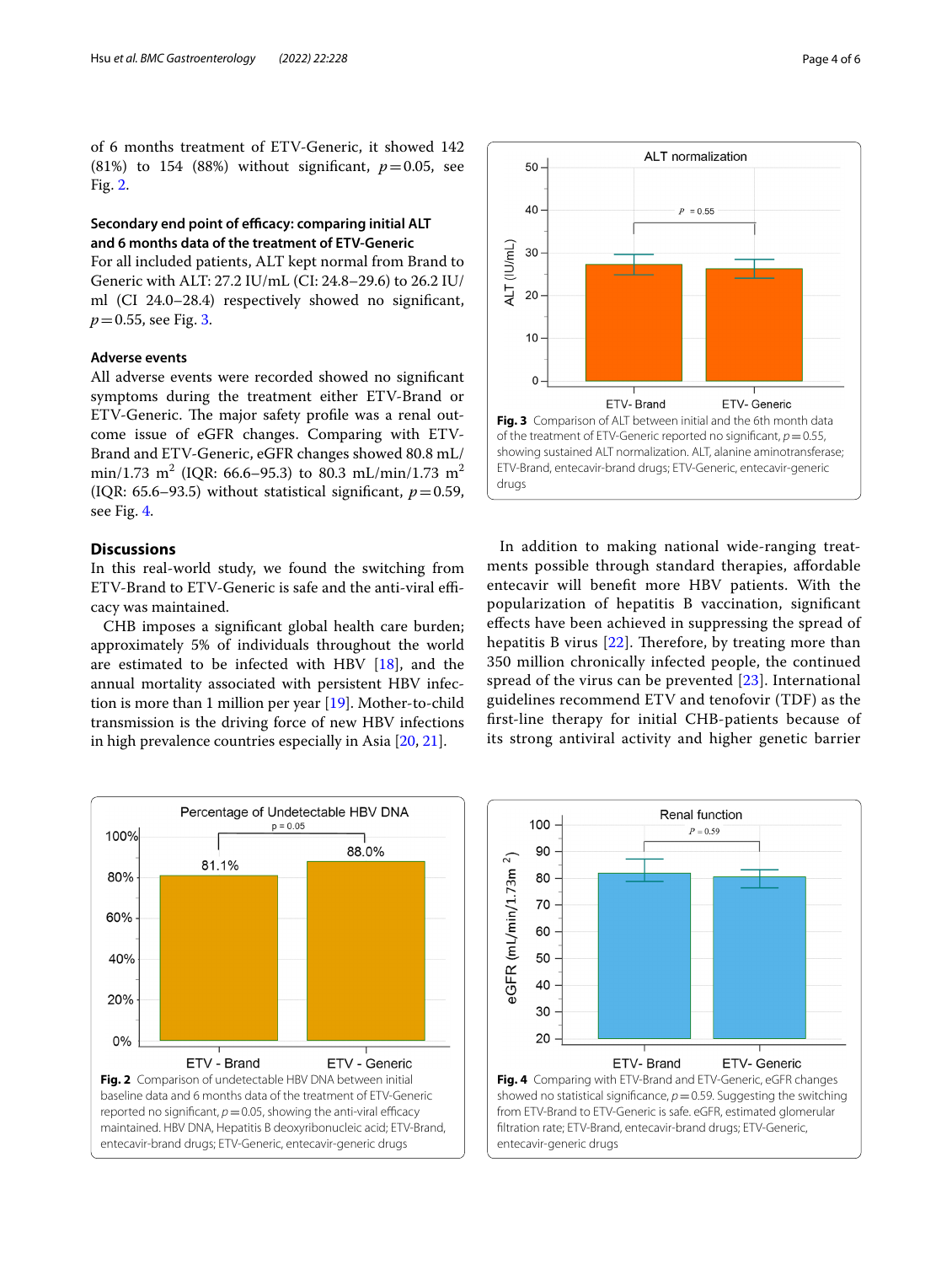[[24](#page-5-13), [25\]](#page-5-14). Compared with TDF, basic patents expire in 2017 [\[26\]](#page-5-15), entecavir is already generic in several countries, including the United States of America (USA) and Europe. In 2017, due to the introduction of tenofovir and entecavir generics in Germany, the treatment costs decreased by 31% with average therapy costs at 498 Euro per patient per month in 2016 and decreased to 214 Euro in 2019 and causing the increase the number of CHB-patients on treatment leading to the prevention of progression to more severe disease  $[27]$ . The basic patent for ETV-Brand in the USA was invalidated in 2014 [\[28](#page-5-17)]. In China and Brazil, the basic patents expired in 2011 [\[29\]](#page-5-18). In terms of price, generic ETV can be more feasible in developing or undeveloped country [[30](#page-5-19)].

Generic medication is common in use for hypertension such as Amlodipine Besylate (Norvasc®) after the patent invalidated in 2007. Previous studies had shown the same efficacy comparing with generic and brand medication [[31\]](#page-5-20). For now, there is little data regarding the real-world result of efficacy of using generic antiviral therapy in chronic hepatitis B.

We acknowledge that there are several limitations, including small sample size and no placebo control study, retrospective not randomized study, and a single center study. Further studies with a prospective, quasiexperimental approach still highly needed to explain the further efectiveness and safety of ETV-Generic.

The advantages of this study are  $(1)$  A first real-world data comparing ETV-Brand to ETV-Generic in Asian countries (2) Pointing out of generic drugs for virus eradication especially of CHB in the global health is important.

# **Conclusion**

In patients with previously untreated HBV infection, the efficacy and safety profiles of switching from  $ETV$ -Brand to ETV-Generic showed no diference. Concluding the ETV-Generic comes to exciting virologic responses and rare adverse events. Therefore, affordable generic drugs may be widely used in undeveloped and developing countries to treat hepatitis B. But it still needs to be confrmed by further studies in the future.

# **Supplementary Information**

The online version contains supplementary material available at [https://doi.](https://doi.org/10.1186/s12876-022-02317-7) [org/10.1186/s12876-022-02317-7](https://doi.org/10.1186/s12876-022-02317-7).

<span id="page-4-7"></span>**Additional fle 1:** Raw data.

### **Acknowledgements**

All authors thank the Department of Hepatology and Gastroenterology at Changhua Christian Hospital for their generous help.

#### **Author contributions**

PKH and CLW have full access to all data in the study and take the responsibility of data integrity and accuracy of analysis. PKH, PYS, CLW: draft the manuscript and perform the study. CLW, PKH: analysis the data and approve the manuscript. All authors read and approved the fnal manuscript.

#### **Funding**

This study was supported by Grants 109-CCH-IRP-028 and MOST 110-2628-B-371-001 from the Changhua Christian Hospital Research Foundation and the Ministry of Science and Technology of Taiwan, respectively. The funders had no role in study design, data collection, analysis, decision to publish, or preparation of the manuscript.

#### **Availability of data and materials**

All data generated during this study are included in this published article and Additional fle [1](#page-4-7) of Raw data.

#### **Declarations**

# **Ethics approval and consent to participate**

The study was approved by the Institutional Review Board of Changhua Christian Hospital (CCH IRB No. 210202). All patients have signed an informed consent form, which has been certifed by the Institutional Review Board, and we signed a confdentiality agreement to protect the rights and interests of patients.

## **Consent for publication**

Not applicable.

#### **Competing interests**

The authors report no conficts of interests in this work.

#### **Author details**

<sup>1</sup> Division of Gastroenterology, Department of Internal Medicine, Changhua Christian Hospital, Changhua, Taiwan. <sup>2</sup>Institute of Medicine, Chung Shan Medical University, Taichung, Taiwan. <sup>3</sup> School of Medicine, Chung Shan Medical University, Taichung, Taiwan. <sup>4</sup> Division of Nephrology, Changhua Christian Hospital, Changhua, Taiwan. <sup>5</sup> School of Medicine, National Chung Hsing University, Taichung, Taiwan.

Received: 24 December 2021 Accepted: 4 May 2022 Published online: 10 May 2022

#### **References**

- <span id="page-4-0"></span>1. Breiner KM, Schaller H, Knolle PA. Endothelial cell-mediated uptake of a hepatitis B virus: a new concept of liver targeting of hepatotropic microorganisms. Hepatology (Baltimore, MD). 2001;34(4):803–8.
- <span id="page-4-1"></span>2. Lavanchy D, Kane M. Global epidemiology of hepatitis B virus infection. In: Liaw Y-F, Zoulim F, editors. Hepatitis B virus in human diseases. Cham: Springer; 2016. p. 187–203.
- <span id="page-4-2"></span>Kew M. Epidemiology of chronic hepatitis B virus infection, hepatocellular carcinoma, and hepatitis B virus-induced hepatocellular carcinoma. Pathol Biol (Paris). 2010;58(4):273–7.
- <span id="page-4-3"></span>4. Campbell C, Wang T, McNaughton AL, Barnes E, Matthews PC. Risk factors for the development of hepatocellular carcinoma (HCC) in chronic hepatitis B virus (HBV) infection: a systematic review and meta-analysis. J Viral Hepatitis. 2021;28(3):493–507.
- <span id="page-4-4"></span>5. Hutin Y, Nasrullah M, Easterbrook P, Dongmo Nguimfack B, Burrone E, Averhoff F, et al. Access to treatment for hepatitis B virus infectionworldwide, 2016. Am J Transplant. 2018;18:2595–8.
- <span id="page-4-5"></span>6. Tan M, Bhadoria AS, Cui F, Tan A, Van Holten J, Easterbrook P, et al. Estimating the proportion of people with chronic hepatitis B virus infection eligible for hepatitis B antiviral treatment worldwide: a systematic review and meta-analysis. Lancet Gastroenterol Hepatol. 2020;6:106–19.
- <span id="page-4-6"></span>7. Lo K-J, Tsai Y, Lee S-D, Yeh C, Wang J, Chiang B, et al. Combined passive and active immunization for interruption of perinatal transmission of hepatitis B virus in Taiwan. Hepatogastroenterology. 1985;32(2):65–8.